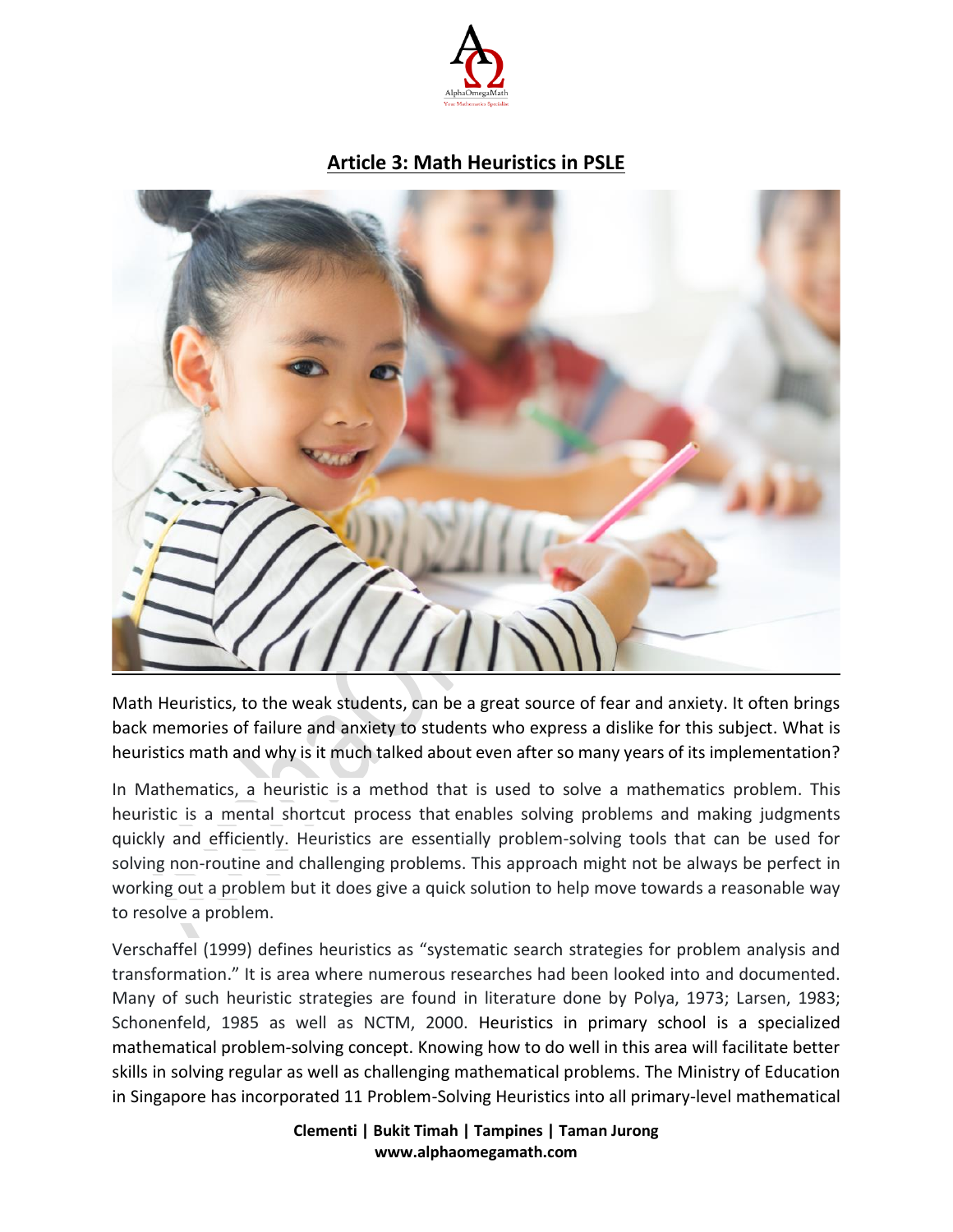

syllabus on top of its regular mathematical topics. This not only makes it difficult for students to pick up Heuristics skills, but can also make mathematics confusing for some students. It can also be challenging for parents to re-learn Heuristics, much less teach these skills their own children.

## **Students' and parent responses on doing heuristics questions**

For the purpose of this writing piece, a short interview was done at random in order to get a feel of what is it like to deal with such kind of math questions. The responses are as follow:

"I dislike doing such kind of questions. It is tedious and draining!" Boy, P5 mainstream school.

"If my parents who are so educated cannot do it, what do you expect from me?" Girl P6 mainstream school.

"I like heuristic math because I can draw model which makes it easier for me to understand. It allows me to express myself easily on paper." Girl P6, homeschool student.

"After so many years of its implementation (in the education system), I still wonder its relevance in developing critical thinking in students." Parent of a P6 male student.

The above informal survey, though has yet to represent the majority of the students and parents' voices, is interesting to note. Though this heuristic math has been around in the math curriculum for more than 3 decades, it remains to be a love and hate thing among students and parents. A relook at the local math curriculum reminds educators that this mathematics framework has mathematical problem solving as its primary focus. The attainment of problem solving ability is dependent on five inter-related components – Concepts, Skills, Processes, Attitudes and Metacognition (Ministry of Education, 2012a; 2012b). Therein lies the challenges; exercising that sense of judgement, exerting mental energy especially when students are insufficiently motivated to solve them and using higher intelligence and divergent thinking are often required. This is very straining for primary level students.

## **The challenges that are embedded in Heuristics questions**

Heuristics questions can be tough since they tap on our students' mental skills greatly. While such questions, students are constantly engaged in the process of acquiring knowledge, manipulating information, reasoning and problem-solving. The process of doing such questions certainly requires focused attention, deductive and inductive reasoning as well as a strong working memory. Learning has always been a stratified process. Any student will need to progress slowly from mastering the basics of number operations before becoming possible to learn how to do

> **Clementi | Bukit Timah | Tampines | Taman Jurong www.alphaomegamath.com**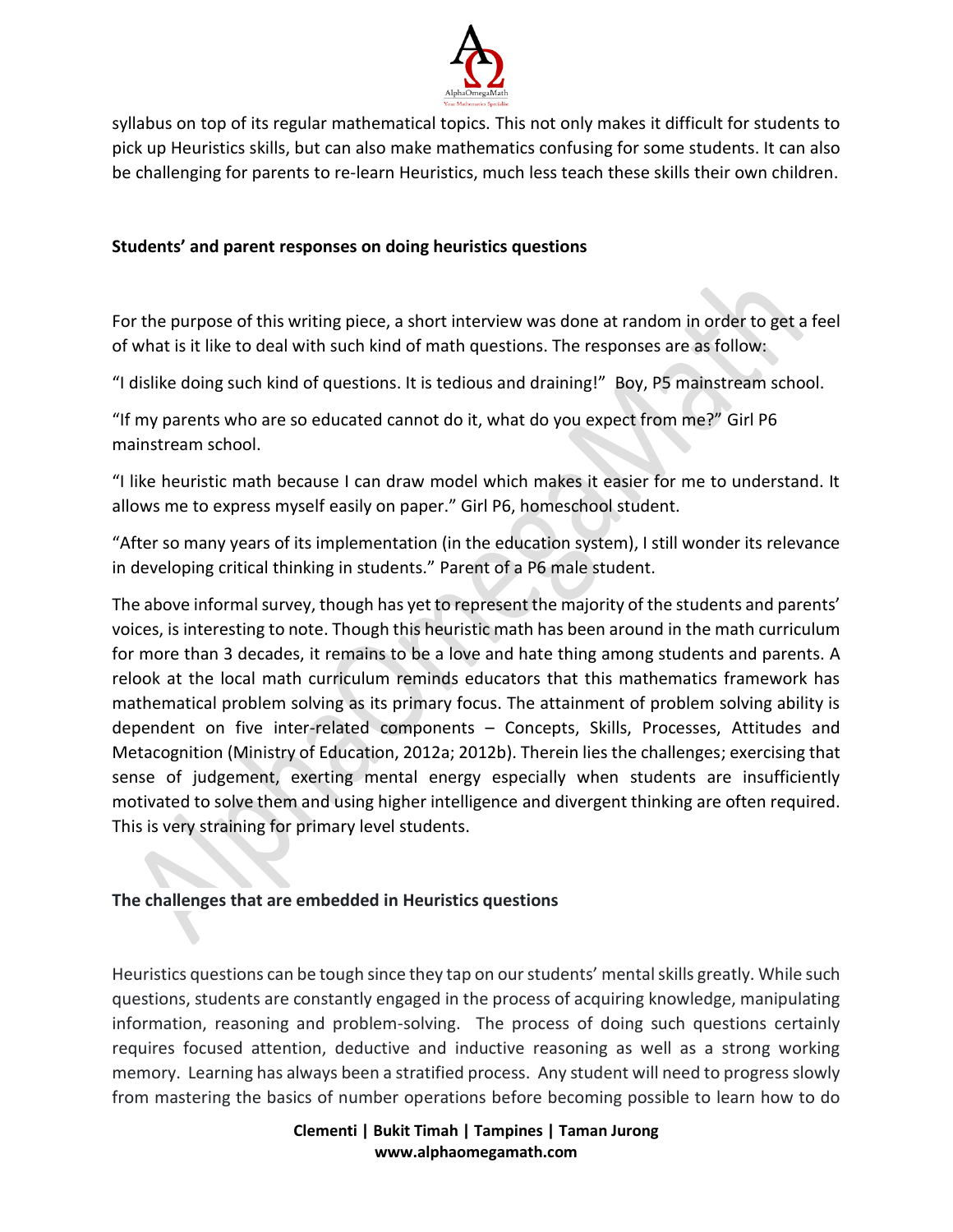

heuristics calculations. Hence, core lower level cognitive abilities must be acquired first, before it becomes possible to deal with higher-order brained-based skills. A good tuition center with committed and math veteran teachers will help students greatly in this aspect.

## **What can be done to facilitate better coping skills with Heuristics**

- 1. Giving questions in bite size portions make a lot of sense. Do remember that such nonroutine structured questions are challenging. When students are turned off either by too tough or many heuristics questions, they may develop a dislike for these questions. Questions given in bite size primarily helps to increase a learner's psychological engagement.
- 2. Ask any Math expert on the best way to make Math appetizing; invariably, you will hear ideas like "Make it visual by using manipulatives," "Make it hands on," " Use colors to compartmentalize various portions of the sum so as to make understanding possible," "Show structured and explicit workings so that the mechanics of addition, subtraction, multiplication and division are clear." This cannot be emphasized enough.
- 3. Before approaching a student with any mathematics questions, always check on the students 'prior knowledge on the topic. This is to ensure that questions are given to the students at the right pitching. Cases where if the student's conceptual understanding on, for example, looking for a pattern or sums on working backwards are weak, then it pays to give the student graded level of difficulty in the given questions. Heuristics questions generally test on students' higher-order thinking skills; something that goes beyond basic observation of facts and memorization. Experienced teachers will definitely come in very useful in developing students' critical thinking skills so as to enable them to work through questions in an organized and rational manner and draw connections between ideas and facts.
- 4. Writing Math Journals are useful (though not commonly used strategy). Essentially, students are often asked to record their strategy and thought processes, apart from their solutions. Modern ways of doing Math is not just about getting the problem solved, it is equally important to get students learn how to articulate what they are learning. After all, math is about establishing a deeper understanding on complex issues and not just doing them in a procedural manner.

**Clementi | Bukit Timah | Tampines | Taman Jurong www.alphaomegamath.com** The above, are but just a few working strategies, to help students navigate the minefield of questions using the heuristics approach. While such questions can be challenging, the process of